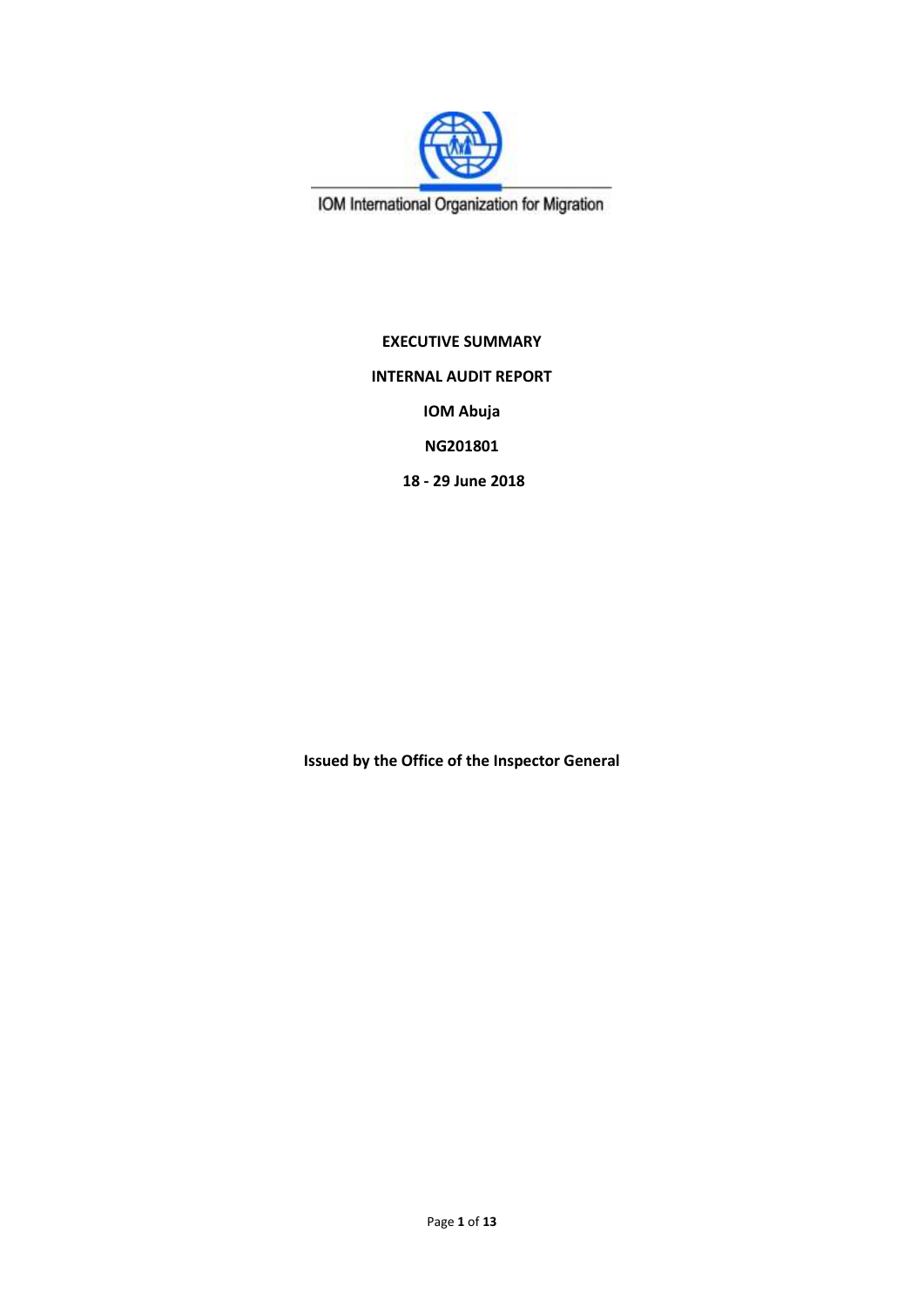# **Report on the Audit of IOM Abuja Executive Summary Audit File No. NG201801**

The IOM Office of the Inspector General (OIG) conducted an internal audit of the IOM Abuja, Nigeria (the "Country Office") from 18 to 29 June 2018. The internal audit aimed to assess adherence to financial and administrative procedures in conformity with IOM's regulations and rules and the implementation of and compliance with its internal control system.

Specifically, the audit assessed the risk exposure and risk management of the Country Office's activities, in order to ensure these are well understood and controlled by the local management and staff. Selected samples from the following areas were reviewed:

- a. Management and Administration
- b. Personnel
- c. Finance and Accounting
- d. Procurement and Logistics
- e. Contracting
- f. Information and Technology
- g. Programme and Operations

The audit covered the activities of the Country Office from June 2016 to May 2018. The Country Office recorded the following expenses based on IOM financial records:

- June to December 2016 USD12,879,237 representing 1.30 per cent and 20.60 per cent of IOM Total and Central and West Africa Region, respectively.
- 2017 USD 28,401,426 representing 1.78 per cent and 26.40 per cent of IOM Total and Central and West Africa Region, respectively.
- January to May 2018 USD 20,712,135 representing 2.93 per cent and 31.91 per cent of IOM Total and Central and West Africa Region, respectively.

The last internal audit of the Country Office was 16 to 20 November 2015.

Because of the concept of selective testing of data and inherent limitation of the internal audit work, there is no guarantee that all matters of significance to IOM will be discovered by the internal audit. It is the responsibility of local management of the Country Office to establish and implement internal control systems to assure the achievement of IOM's objectives in operational effectiveness and efficiency, reliable financial reporting and compliance with relevant laws, regulations and policies. It is also the responsibility of local management to determine whether the areas the internal audit covered and the extent of verification or other checking included are adequate for local management's purposes. Had additional procedures been performed, other matters might have come to internal audit attention that would have been reported.

The internal audit was conducted in accordance with the Charter of the Office of the Inspector General and in general conformance with the *International Standards for the Professional Practice of Internal Auditing.*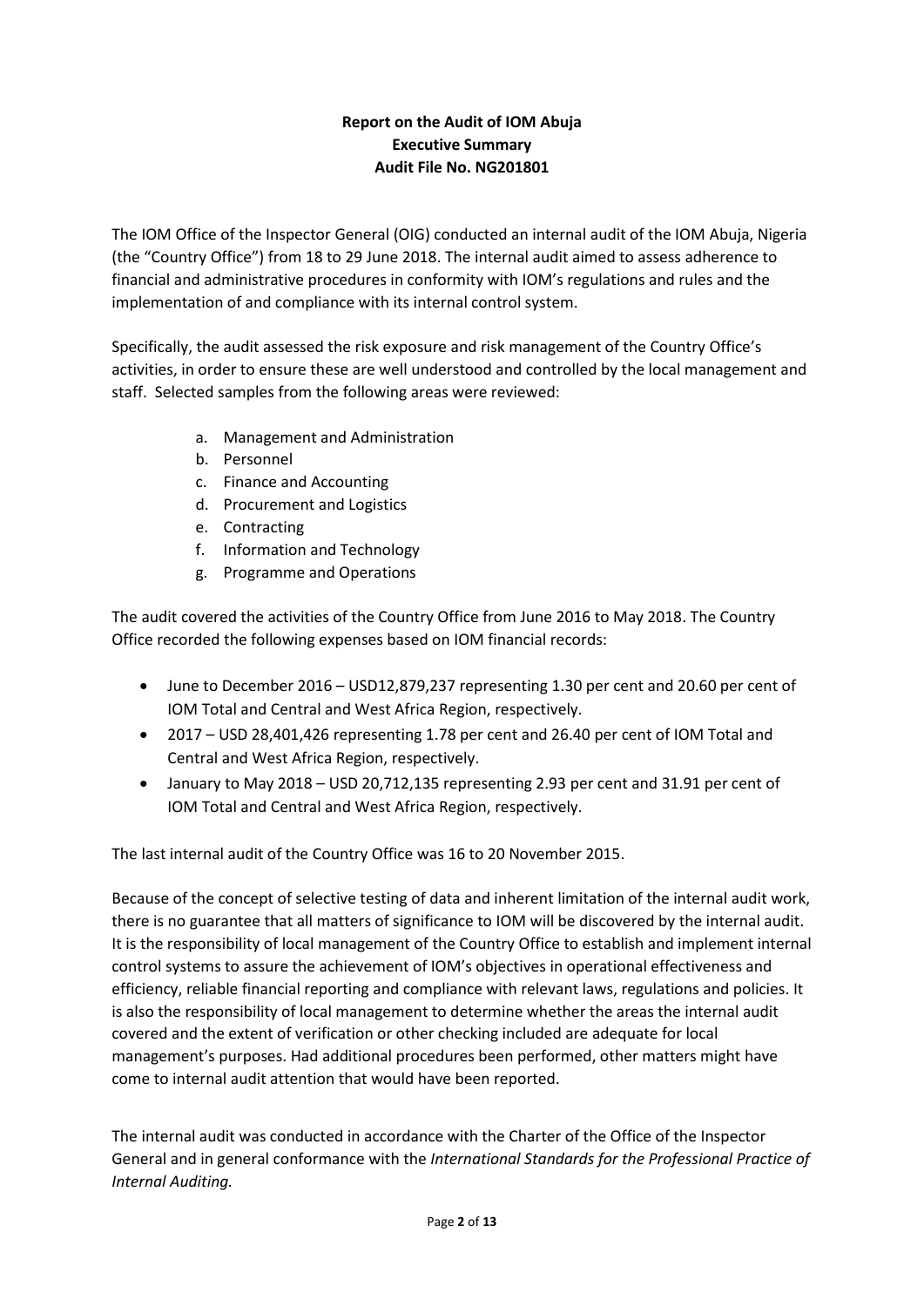### **Overall audit rating**

OIG assessed the Office as **largely ineffective** which means that "significant control gaps exist. Either controls do not treat root causes or they do not operate at all effectively".

This rating was mainly due to weaknesses noted in the following areas:

- 1. Administration of hourly staff
- 2. Procurement process
- 3. Trust fund project
- 4. Risk management
- 5. Delegation of authority matrix
- 6. Recruitment process
- 7. Payment of danger pay
- 8. Banking process
- 9. Oversight of implementing partners
- 10. Bank deposits
- 11. Cash management
- 12. Humanitarian hub revenue management
- 13. Vendor sanctions
- 14. Procurement capacity
- 15. Fuel management
- 16. Monitoring of contractual performance
- 17. Grant making framework
- 18. Grant monitoring process
- 19. Project implementation

# **Key recommendations: Total = 39; Very High Priority = 3; High Priority = 17; Medium Priority = 17; Low Priority = 2**

#### **Very High Priority Recommendations**

Prompt action is required within one month to ensure that processes will not be critically disrupted and IOM will not be *critically* adversely affected in its ability to achieve its strategic and operational objectives.

There are three (3) Very High Priority recommendations consisting of one (1) recommendation each for Personnel, Procurement and Logistics, and Programme and Operations. These are as follows:

- $\circ$  Adequate controls over the administration of hourly staff should be put in place to mitigate the risks associated to recruitment, grading/classification, recording and payroll.
- o Institute appropriate supervisory controls to enhance competitiveness and reliability of the procurement process.
- o Develop a system of tracking the expenditure in order to reasonably balance the amount of spending on each case and accord all the eligible returnees' fair and equal opportunity.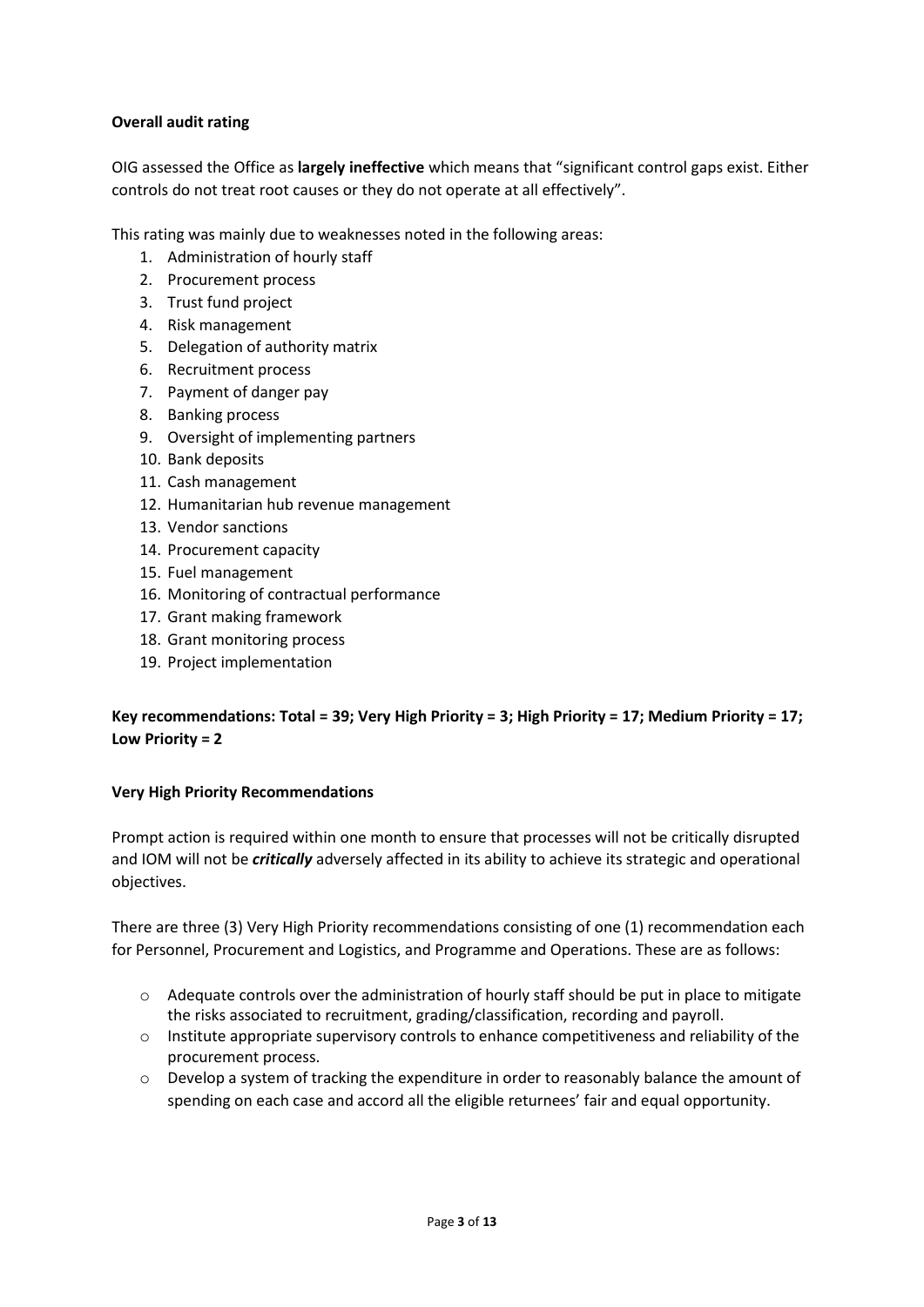#### **High Priority Recommendations**

**.** 

For the high priority recommendations, prompt action is required within three months to ensure that IOM will not be adversely affected in its ability to achieve its strategic and operational objectives.

The High Priority recommendations are presented below:

- I. Three (3) recommendations for Management and Administration<sup>1</sup>, two (2) recommendations for Personnel, three (3) recommendations in Procurement and Logistics, one (1) recommendation in Contracting, and three (3) in Programme and Operations. These recommendations aim to ensure that the assets of IOM are properly safeguarded, staff welfare is secured and that IOM operations are effective and efficient.
	- o Engage in a more thorough risk assessment under the guidance of the Chief Risk Officer.
	- $\circ$  Review and update the delegation of authority matrix to attain work efficiency, and an all-inclusive and comprehensive matrix.
	- $\circ$  The requesting units should properly coordinate all their staffing needs with the Human Resources unit and closely monitor its progress to ensure that recruitment is finalized within a reasonable timeframe.
	- o Correct the erroneous calculation of danger pay and ensure timeliness of recording.
	- o Ensure future incidences are properly and promptly reported for effective monitoring of blacklisted vendors.
	- o Seek assistance to help find a suitable person to fill-up critical positions and improve the coordination between Procurement Unit and project teams for the development of a procurement plan.
	- o The sub-office should establish a procedure to ensure that the delivery of fuel and its consumption are properly tracked and recorded.
	- o Strengthen internal controls over the monitoring of contracts and develop a tracking tool to monitor the status of contracts on a regular basis.
	- $\circ$  Institute measures to ensure timely completion of the remaining activities, including close oversight of non-state actors' activities.
	- o The non-state actors fund should strengthen its monitoring and supervision framework.
	- $\circ$  Create a system that monitors progress in each project plan, identifies limitations and anticipates delays so that appropriate measures can be taken throughout the project life cycle.
- II. Five (5) recommendations on Finance and Accounting are directed towards the enhancement of the reliability and integrity of the Country Office's financial and operational information.
	- Fully comply with IOM guidelines on bank payment processing particularly in granting temporary access, maintenance of bank signatory panel, and recording of bank account.

 $1$  Out of the three recommendations under Management and Administration, one recommendation was not presented in the executive summary, according to the provisions of IB/78 "Disclosure of IOM Internal Audit Reports".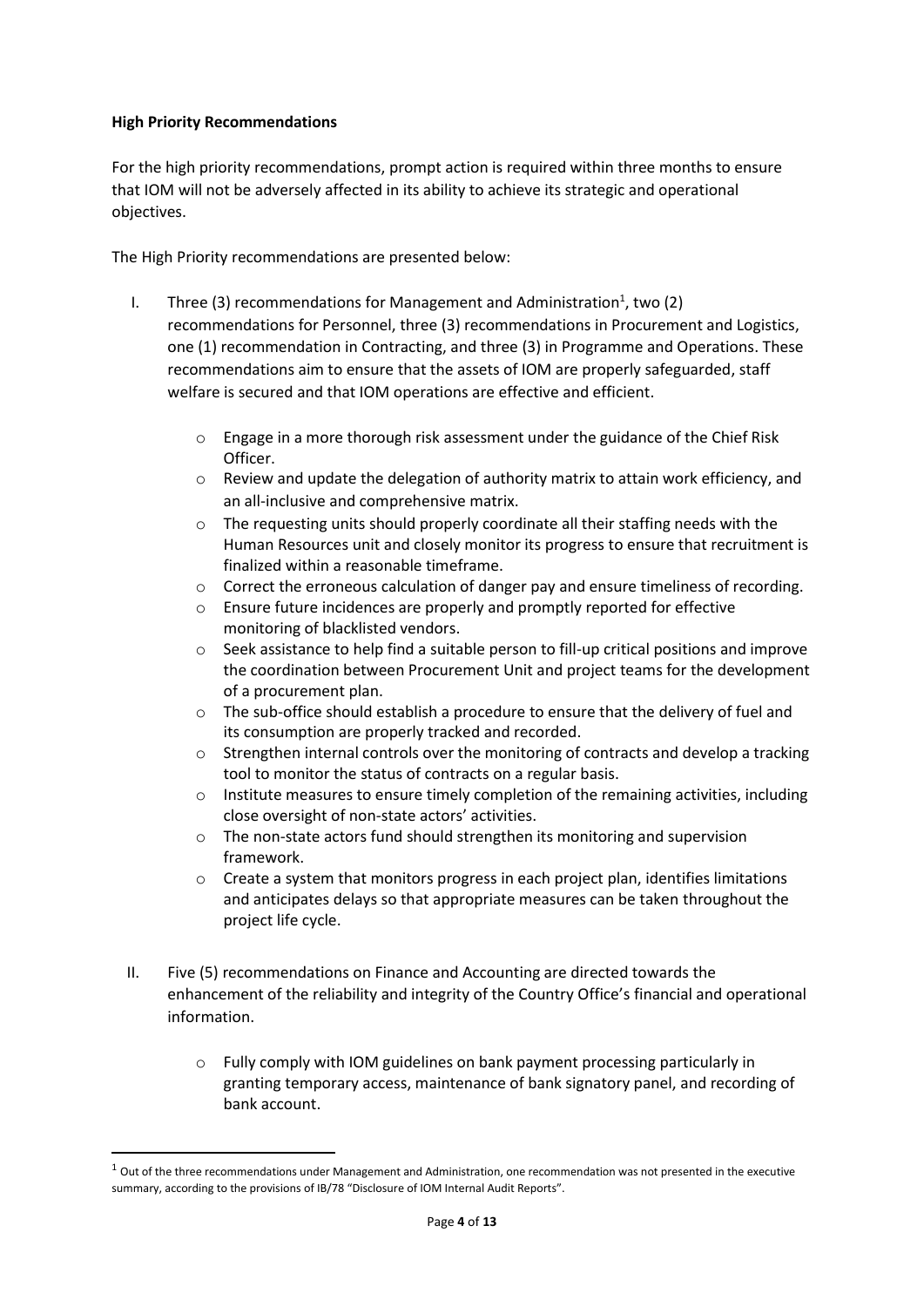- o Fully comply with IOM guidelines for accounting for implementing partner transfers to ensure the correct application of financial procedures.
- o Establish controls to ensure that only valid transactions are recorded in this suspense account and that old outstanding items are regularly reviewed and cleared.
- o A separate petty cash account for the sub-office and adequate safeguards over cash management should be put in place to allow proper oversight over cash and ensure the validity of cash transactions.
- $\circ$  Improve the controls over humanitarian hub revenue management by reaching out to another Country Office, which has an effective automated management system and establishing adequate procedures for its effective implementation.

There remain another 17 Medium priority recommendations consisting of: 5 recommendations in Personnel, 4 recommendations in Finance and Accounting, 2 recommendations in Procurement and Logistics, 3 recommendations in Contracting, 1 recommendation in Information Technology, and 2 recommendation in Programme and Operations which need to be addressed by the Country Office within one year to ensure that such weaknesses in controls will not moderately affect the Country Office's ability to achieve its entity or process objectives.

Low priority recommendations (not included in this Executive Summary) have been discussed directly with the management and actions have been initiated to address them.

# **Management comments and action plans**

All 39 recommendations were accepted. A follow-up audit was conducted January 2020 and indicated that out of the 39 recommendations only 3 remain in progress. The Senior Management of the CO is encouraged to implement the remaining open recommendations. Comments and/or additional information provided have been incorporated in the report, where appropriate.

This report is intended solely for information and should not be used for any other purpose.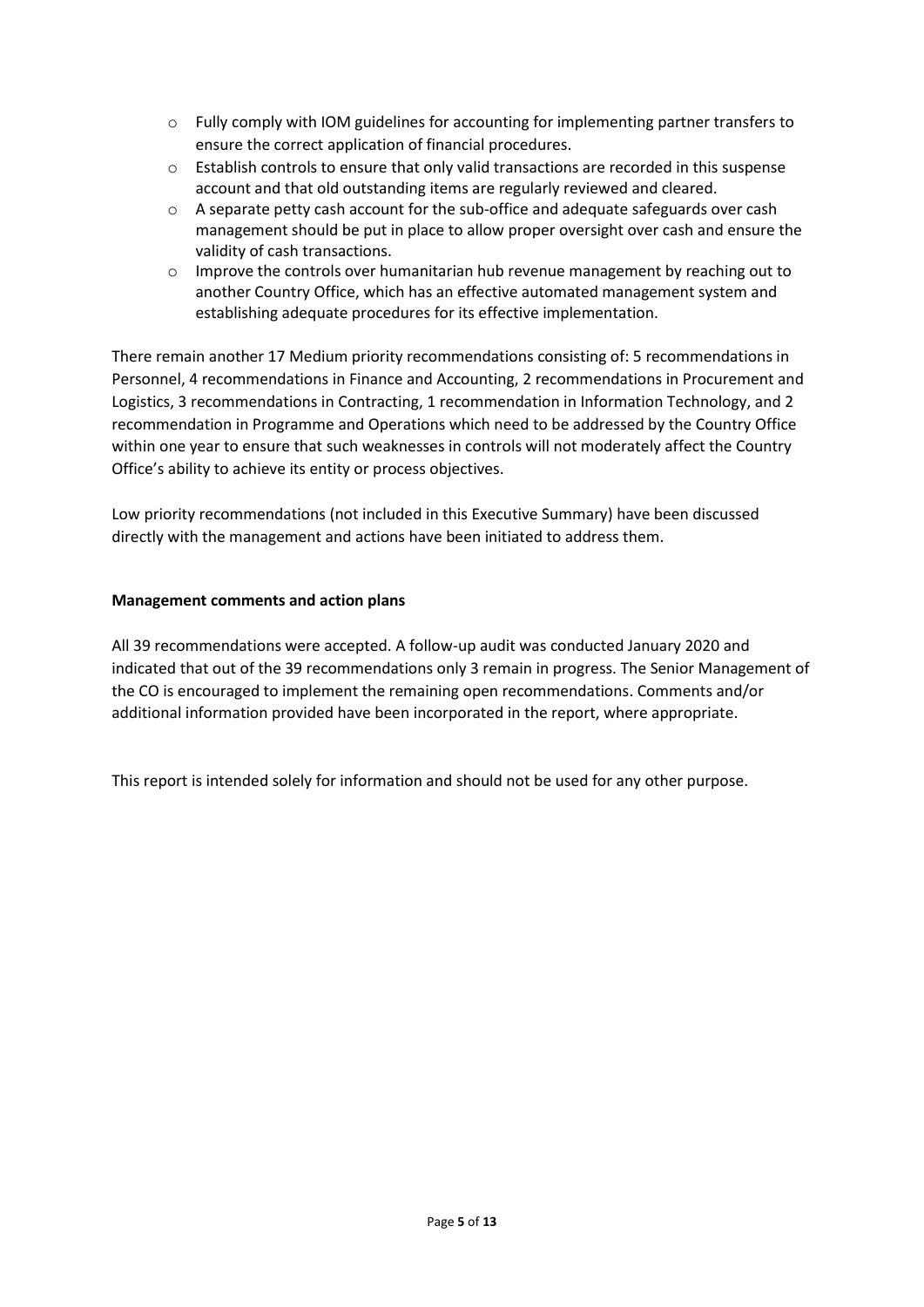# **International Organization for Migration Office of the Inspector General**

### **I. About the Country Office**

The main office is located in Abuja, Nigeria. As of May 2018, the Country Office has 797 personnel categorized into: 47 officials, 161 staff and 589 non-staff. The Country Office recorded the following expenses based on IOM financial records for the following periods:

- June to December 2016 USD12,879,237 representing 1.30 per cent and 20.60 per cent of IOM Total and Central and West Africa Region, respectively.
- 2017 USD 28,401,426 representing 1.78 per cent and 26.40 per cent of IOM Total and Central and West Africa Region, respectively.
- January to May 2018 USD 20,712,135 representing 2.93 per cent and 31.91 per cent of IOM Total and Central and West Africa Region, respectively.

The Country Office has a total portfolio of 82 projects and total budget of USD 79,613,203. The top 2 projects by type:

- 29 projects for Emergency Response and Assistance to Displaced Populations amounting to USD 47,312,291 or 59 per cent of the budget.
- 4 projects for Return and Reintegration Assistance for Migrants and Governments amounting to USD 8,301,705 or 10 per cent of the budget.

The last audit was in 16 to 20 November 2015 wherein the overall rating was "Substantially Effective".

Implementation status of previous OIG audit recommendations: Audit Report No. NG201501 - IOM Abuja; Total recommendations: 25; All 25 accepted recommendations had been implemented.

#### **II. Scope of the Audit**

# **1. Objective of the Audit**

The internal audit was conducted in accordance with the Charter of the Office of the Inspector General and in general conformance with the *International Standards for the Professional Practice of Internal Auditing.* The focus of the audit was adherence to financial and administrative procedures in conformity with IOM's rules and regulations and the implementation of and compliance with its internal control system.

# **2. Scope and Methodology**

In compliance with Internal Audit standards, attention was paid to the assessment of risk exposure and the risk management of the Country Office activities in order to ensure that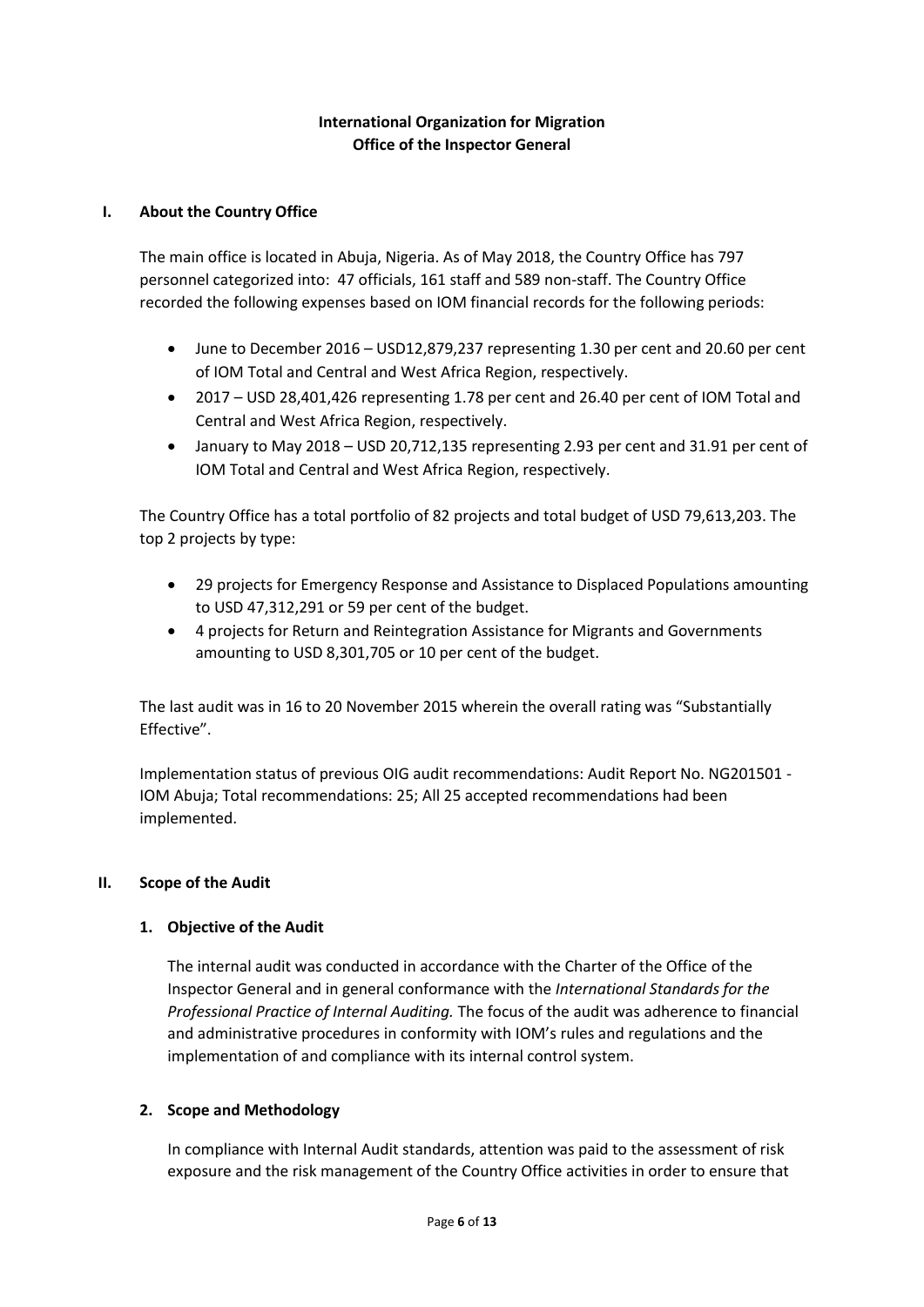these are well understood and controlled by the local management and staff. Recommendations made during the internal audit fieldwork and in the report aim to equip the local management and staff to review, evaluate and improve their own internal control and risk management systems.

#### **III. Audit Conclusions**

#### **1. Overall Audit Rating**

OIG assessed the Office as **largely ineffective** which means that "significant control gaps exist. Either controls do not treat root causes or they do not operate at all effectively".

#### **IV. Key Findings and Very High and High Priority Recommendations**

Very High Priority Recommendations

1. Administration of hourly staff

There were a number of deficiencies noted in the management of hourly contracted staff who were mostly deployed to assist in the emergency response, which exposes the Country Office to higher risks, such as conflict of interest or collusion and possibly the existence of ghost workers.

Very High Priority Recommendation:

 $\circ$  Adequate controls over the administration of hourly staff should be put in place to mitigate the risks associated to recruitment, grading/classification, record keeping and payroll.

#### 2*.* Procurement process

The reliability of the procurement of goods and services in one of the sub-offices was highly compromised due to the inability of the office to receive adequate number of reliable, independent and genuine bids, mainly arising from under developed market environment where the sub-office operates.

Very High Priority Recommendation:

- o Institute appropriate supervisory controls to enhance competitiveness and reliability of the procurement process.
- 3. Trust Fund project

The structure and design of the reintegration assistance under the framework of a certain trust fund could lead to poor project delivery due to foreseeable budget deficit.

Very High Priority Recommendation:

 $\circ$  Develop a system of tracking the expenditure in order to reasonably balance the amount of spending on each case and accord all the eligible returnees' fair and equal opportunity.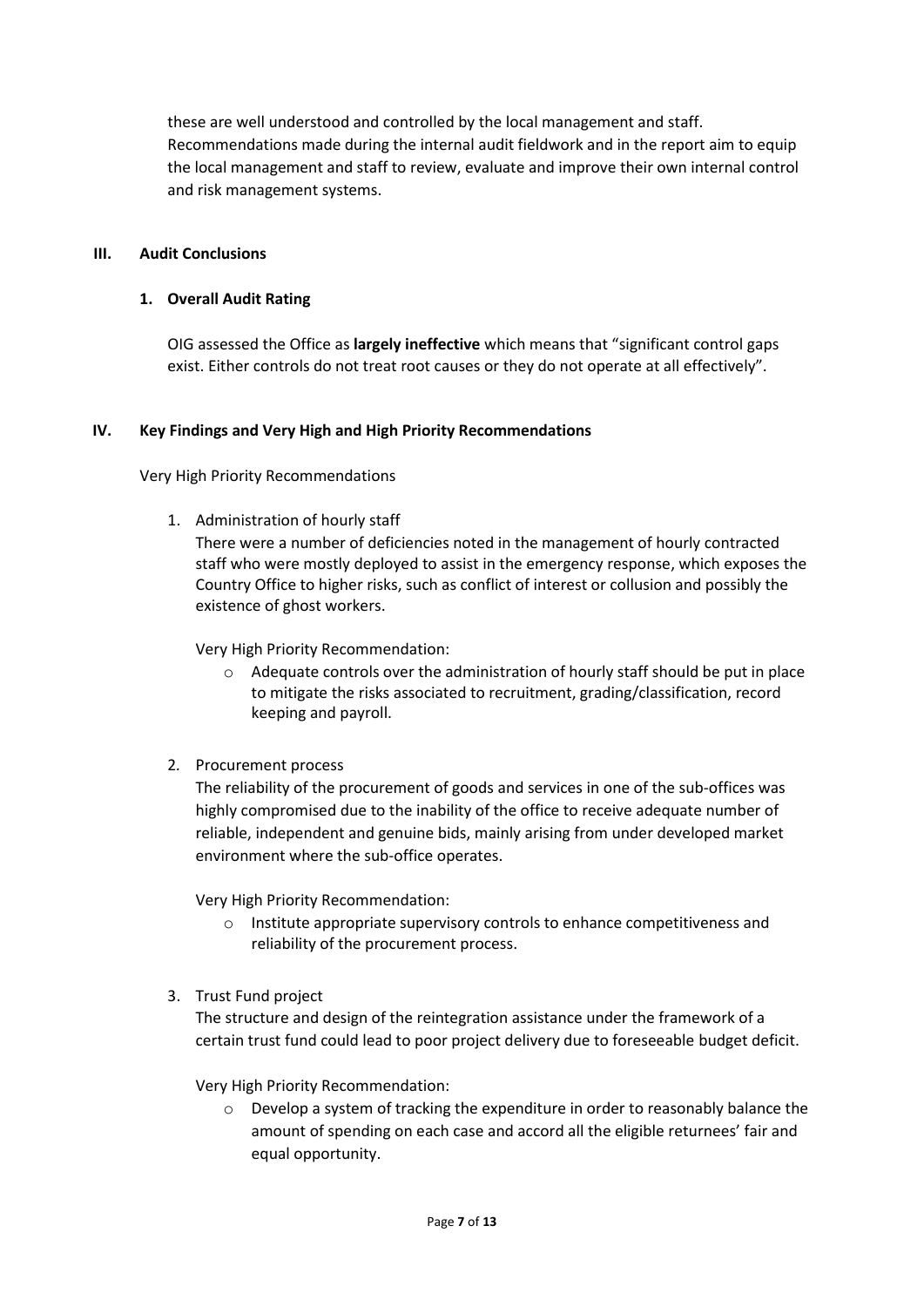High Priority Recommendations

1. Risk Management

There is an insufficient alignment between risk management in the Country Office's operations and decision making, which may adversely impact project delivery and could result in financial loss and reputational risks.

High Priority Recommendation:

- o Engage in a more thorough risk assessment under the guidance of the Chief Risk Officer.
- 2. Delegation of Authority matrix

A review of the Delegation of Authority matrix last updated in May 2018 indicated opportunities for improvement to ensure that it is comprehensive, practical and effective.

High Priority Recommendation:

- o Review and update the delegation of authority matrix to attain work efficiency, and an all-inclusive and comprehensive matrix.
- 3. Recruitment process

There were delays and lapses noted in the recruitment process resulting to numerous open vacancies in the Country Office, mostly based in the sub-offices.

High Priority Recommendation:

- o The requesting units should properly coordinate all their staffing needs with the Human Resource unit and closely monitor its progress to ensure that recruitment is finalized within a reasonable timeframe.
- 4. Payment of danger pay

Issues were identified in terms of validity of the danger pay calculation and on the timeliness of recording.

High Priority Recommendation:

- o Correct the erroneous calculation of danger pay and ensure timeliness of recording.
- 5. Banking process

Control lapses were noted in the banking process such as documentation in providing temporary access to the online banking platform, the composition of the bank signatory panel, and recording of bank account.

High Priority Recommendation:

o Fully comply with IOM guidelines on bank payment processing particularly in granting temporary access, maintenance of bank signatory panel, and recording of bank account.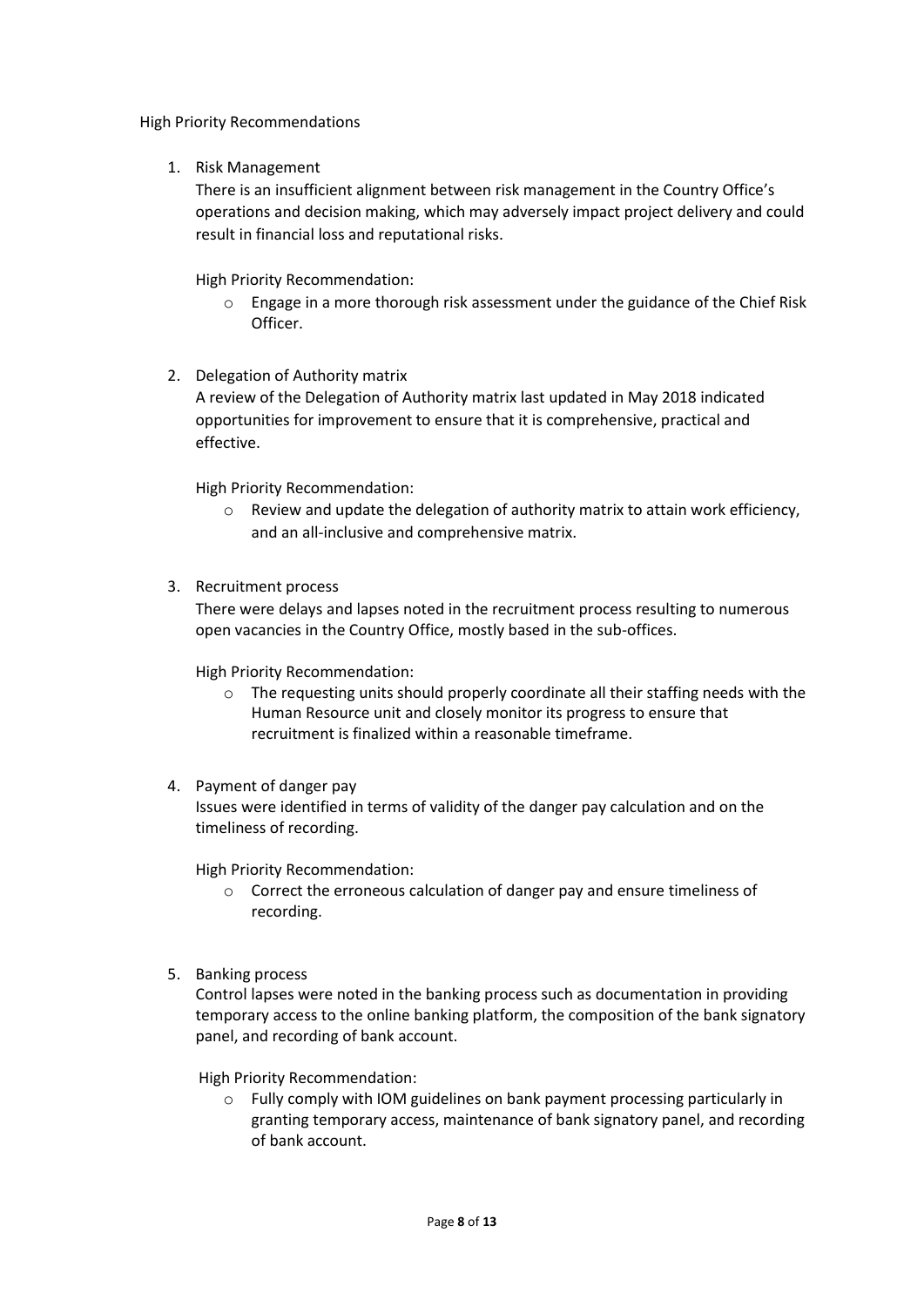6. Oversight over implementing partners

Lapses were noted in the disbursement of funds to implementing partners and in the exercise of financial oversight to ensure efficient use of the resources advanced.

High Priority Recommendation:

- $\circ$  Fully comply with IOM guidelines for accounting for implementing partner transfers to ensure the correct application of financial procedures.
- 7. Bank deposits

Bank deposits which could not be matched against the medical examinations performed, lacks adequate monitoring resulting to old outstanding items temporarily charged to a suspense account.

High Priority Recommendation:

- o Establish controls to ensure that only valid transactions are recorded in this suspense account and that old outstanding items are regularly reviewed and cleared.
- 8. Cash management Lapses were noted in the cash handling procedures in one of the sub-offices.

High Priority Recommendation:

- o A separate petty cash account for the sub-office and adequate safeguards over cash management should be put in place to allow proper oversight over cash and ensure the validity of cash transactions.
- 9. Humanitarian hub revenue management

The controls over humanitarian hub revenue management were found to be weak. There was no reliable system of recording, tracking, reconciliation of revenue and prompt deposit of cash collections.

High Priority Recommendation:

- o Improve the controls over humanitarian hub revenue management by reaching out to another Country Office which has an effective automated management system and establishing adequate procedures for its effective implementation.
- 10. Vendor sanctions

The Country Office did not follow the proper protocol when blacklisting vendors found culpable for collusion and conflict of interest.

High Priority Recommendation:

- o Ensure future incidences are properly and promptly reported for effective monitoring of blacklisted vendors.
- 11. Procurement capacity

There were concerns on the ability of the Procurement Unit to support the delivery of emergency projects, border management projects and complex projects in general due to inadequate staffing and absence of proper procurement planning.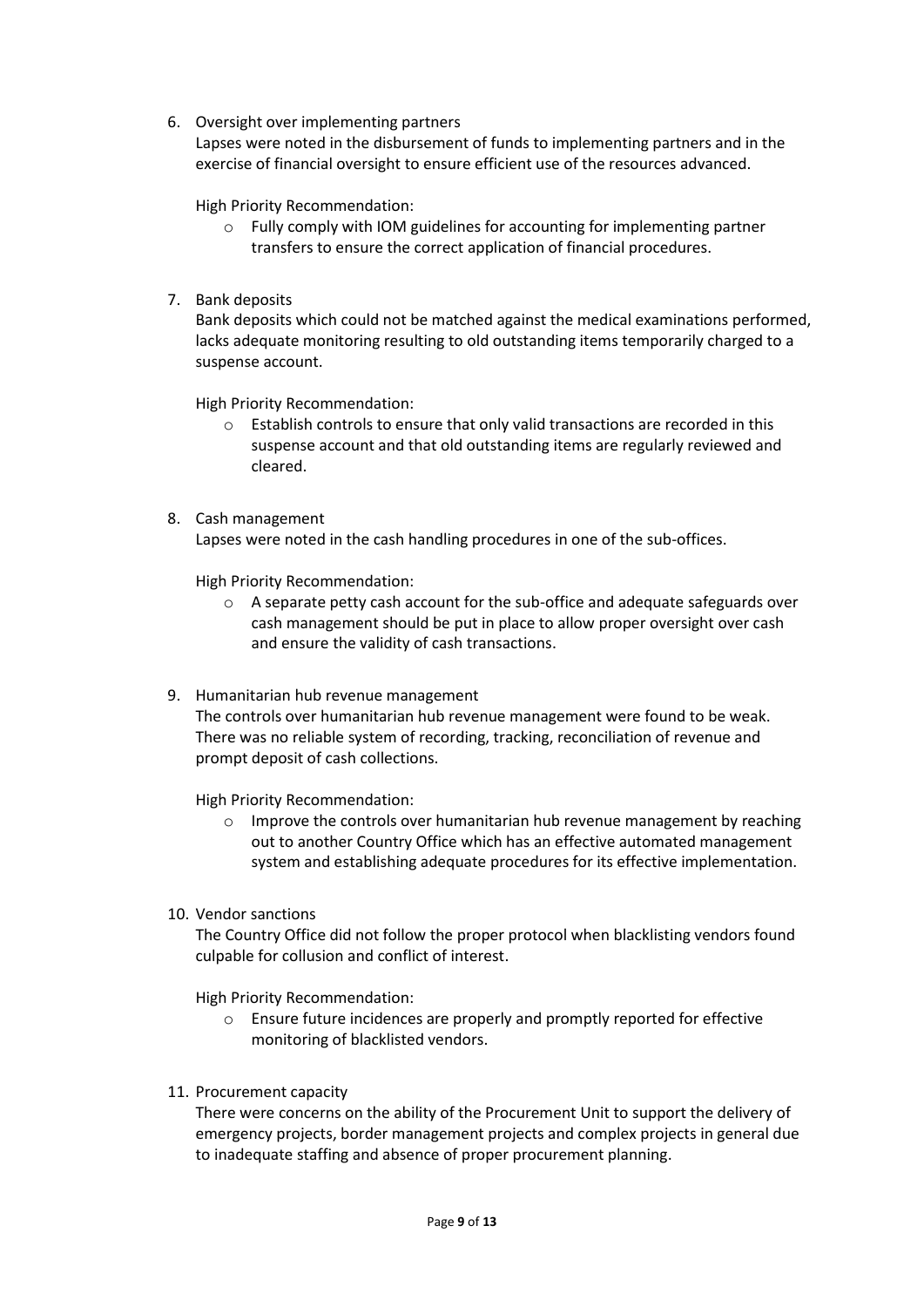High Priority Recommendation:

- o Seek assistance to help find a suitable person to fill-up critical positions and improve the coordination between Procurement Unit and project teams for the development of a procurement plan.
- 12. Fuel management

There were noted weaknesses in internal controls over the fuel handling process in Maiduguri sub-office such as reception of fuel deliveries, fuel consumption, record keeping, physical verification and access.

High Priority Recommendation:

- o The sub-office should establish a procedure to ensure that the delivery of fuel and its consumption are properly tracked and recorded.
- 13. Monitoring of contractual performance

While the Country Office implements a substantial amount of construction activities which involves extensive contracting arrangements, a review of open construction purchase orders disclosed weaknesses arising from ineffective monitoring of contractual performance which may result to potential contractual disputes and poor project performance.

High Priority Recommendation:

- o Strengthen internal controls over the monitoring of contracts and develop a tracking tool to monitor the status of contracts on a regular basis.
- 14. Grant making framework

The grant management element of a project, which involved the grant making and the management of the non-state actors fund faced myriad of challenges that impacted on the timely and successful project delivery.

High Priority Recommendation:

- o Institute measures to ensure timely completion of the remaining activities, including close oversight of non-state actors' activities.
- 15. Grant monitoring process

Despite the establishment of monitoring guidelines to streamline the oversight of the non-state actors' project implementation, the actual monitoring process was ineffectual to provide substantive feedback on the status and/or outcome of the ongoing activities.

High Priority Recommendation:

- o The non-state actors fund should strengthen its monitoring and supervision framework.
- 16. Delays in project implementation

The implementation of a number of projects were lagging behind schedule. Additionally, a number of emergency projects were underspent, partly due to factors beyond the Country Office's control.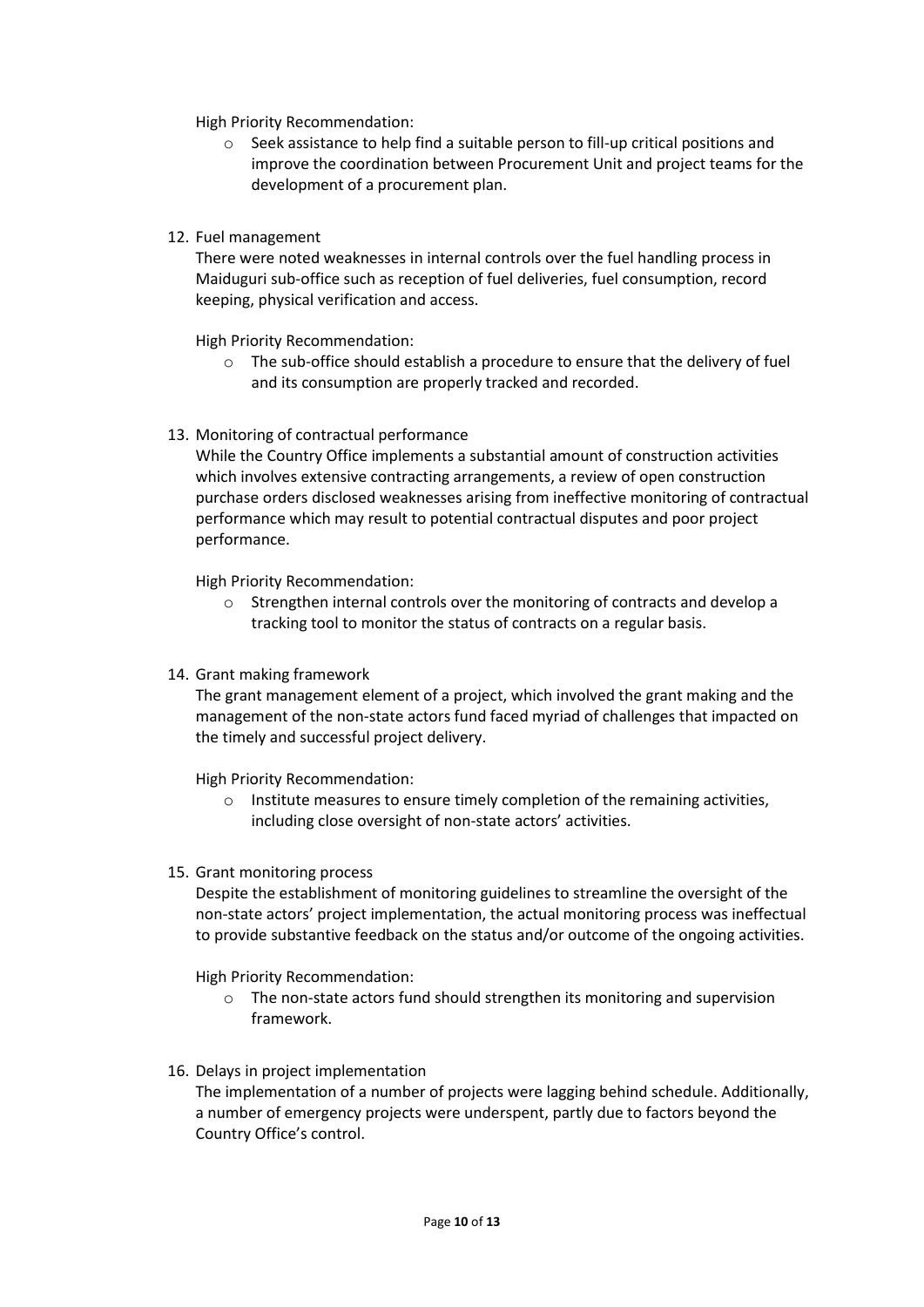High Priority Recommendation:

o Create a system that monitors progress in each project plan, identifies limitations and anticipates delays so that appropriate measures can be taken throughout the project life cycle.

*Management agreed with the recommendations. Out of the 16 key findings and very high and high priority recommendations presented, 3 remain open and are in the process of implementation, related to risk management, bank deposits, and grant making framework.*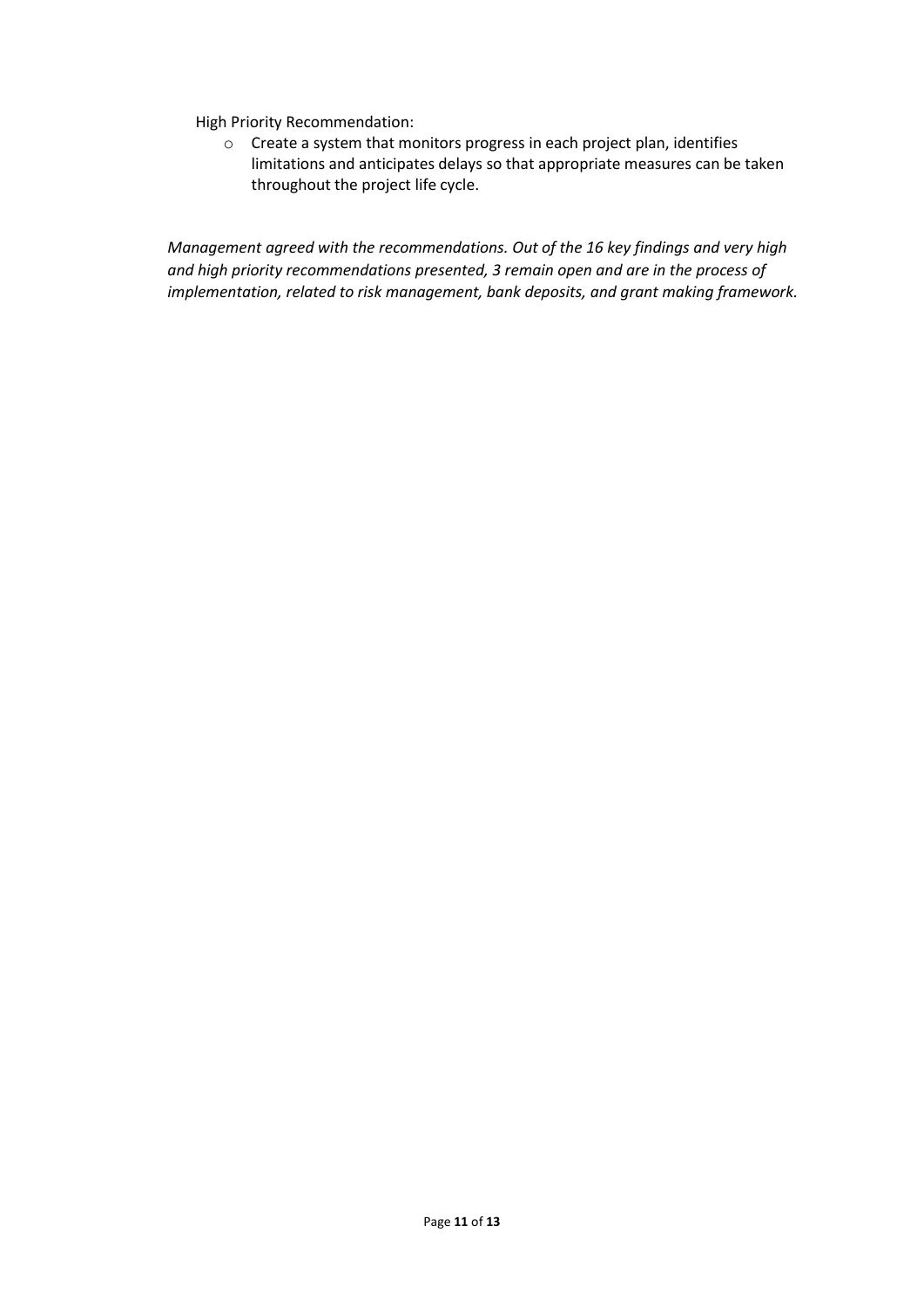#### **ANNEXES**

# **Definitions**

The overall adequacy of the internal controls, governance and management processes, based on the number of audit findings and their risk levels:

| <b>Descriptor</b>              | Guide                                                                                                                                                                                                                                                                                                                      |  |
|--------------------------------|----------------------------------------------------------------------------------------------------------------------------------------------------------------------------------------------------------------------------------------------------------------------------------------------------------------------------|--|
| <b>Fully effective</b>         | Nothing more to be done except review and monitor the existing<br>controls. Controls are well designed for the risk, address the root<br>causes and Management believes that they are effective and<br>reliable at all times.                                                                                              |  |
| Substantially<br>effective     | Most controls are designed correctly and are in place and<br>effective. Some more work to be done to improve operating<br>effectiveness or Management has doubts about operational<br>effectiveness and reliability.                                                                                                       |  |
| <b>Partially effective</b>     | While the design of controls may be largely correct in that they<br>treat most of the root causes of the risk, they are not currently<br>very effective. Or, some of the controls do not seem correctly<br>designed in that they do not treat root causes, those that are<br>correctly designed are operating effectively. |  |
| Largely ineffective            | Significant control gaps. Either controls do not treat root causes<br>or they do not operate at all effectively.                                                                                                                                                                                                           |  |
| None or totally<br>ineffective | Virtually no credible controls. Management has no confidence<br>that any degree of control is being achieved due to poor control<br>design and/or very limited operational effectiveness.                                                                                                                                  |  |